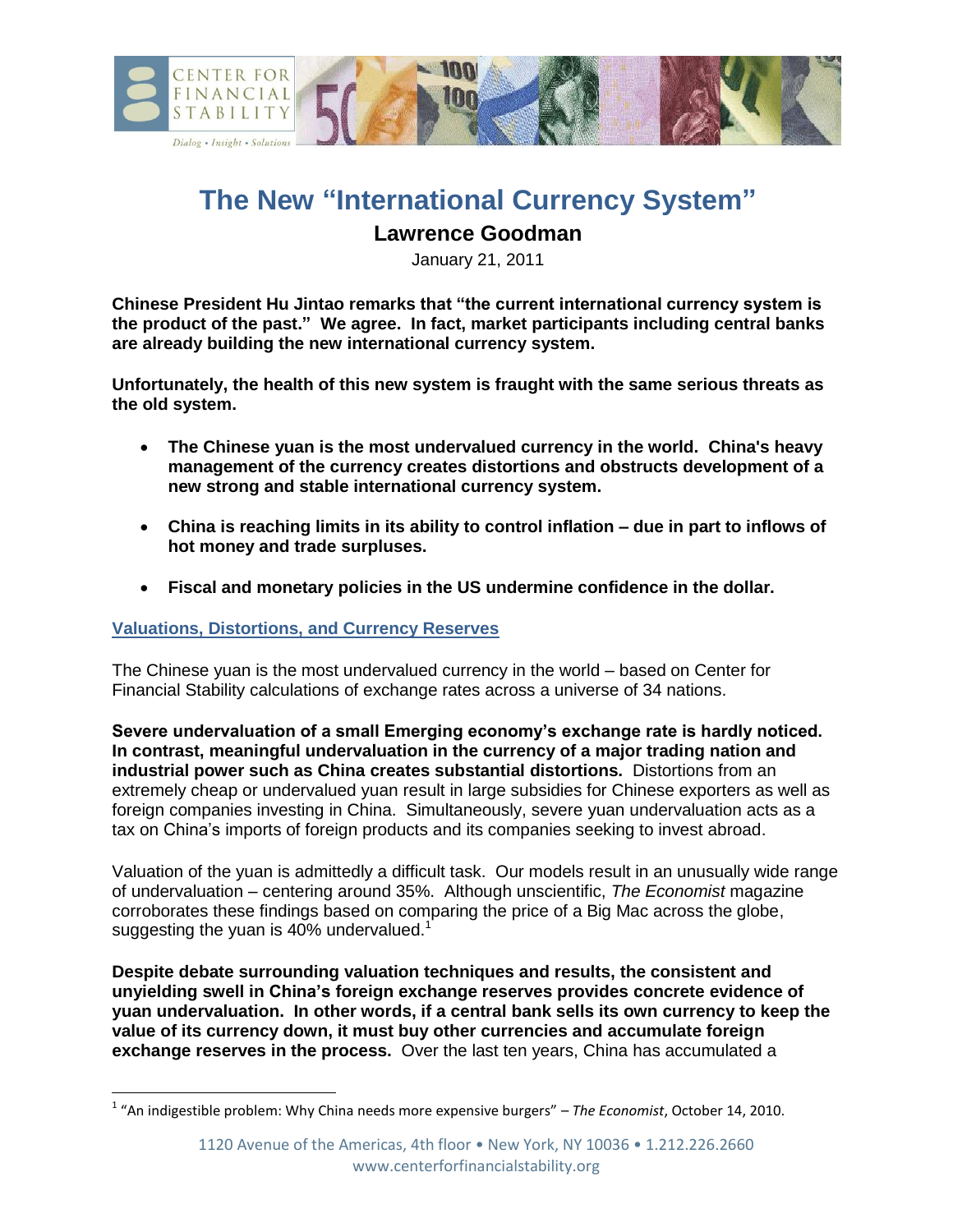

whopping \$2.7 trillion in foreign exchange reserves through 2010 or roughly 44 times the entire stock of US foreign exchange reserves.

**There is no episode in recent economic history stretching back to the late 1950s remotely close to this experience.** Japan is a distant second with a reserve build over a decade of less than one-third the recent increase in China. Likewise, Japan's largest 10 year reserve increase ended in 2008. In contrast, China's continues with the period through yearend.

The build in China's reserves is gigantic even when scaled to GDP. The only nation demonstrating a larger sustained increase in reserves relative to GDP back to the late 1950s is Singapore during the 10-year period ending in 1971. Some parallels exist, as Singapore experienced rapid progress and opening during that period.<sup>2</sup> However, Singapore was still extremely small relative to the rest of the world between 1962 and 1971.

Surprisingly, advanced economies demonstrated relatively small reserve builds during the same period dating back to the late 1950s. This is revealing, as the period covers the breakdown of the old international currency system or Bretton Woods. The disintegration of Bretton Woods is similar to the experience today. Surplus countries (Europe) built their reserves via heavy purchases of gold from the deficit nation (the US). The process began in the late 1950s and continued through the close of the US gold window on August 15, 1971 and the Smithsonian Agreement on December 18, 1971.<sup>3</sup>

**At present, China gains from preservation of an undervalued exchange rate by the concurrent swell in reserves. In other words, foreign exchange reserves of nearly \$3 trillion at the end of December 2010 provide the authorities with the flexibility to purchase a wide range of commercial and financial assets abroad deepening the nation's geostrategic footprint.**

### **The Inflation Threat and PBOC Intervention**

 $\overline{a}$ 

**The rapid advance of international reserves places inflationary pressure on the local economy.** However, the People's Bank of China (PBOC) intervenes heavily in domestic markets to offset price pressures and to restrain yuan appreciation.

PBOC actively issues zero coupon bonds in local markets and reduces its holdings of domestic assets to dampen inflationary forces or "sterilize" reserve inflows. **The Center for Financial Stability estimates that between 2003 and 2010 the PBOC sterilized over 90% of the foreign exchange inflows via local monetary operations.**

<sup>&</sup>lt;sup>2</sup> Lee, Kwan Yew, <u>The Singapore Story: From Third World to First, 1965-2000</u>, Times Media Private Limited; 1st. edition (2000).

<sup>&</sup>lt;sup>3</sup> Odell, John S. <u>US International Monetary Policy: Markets, Power, and Ideas as Sources of Change</u>, Princeton University Press (1982).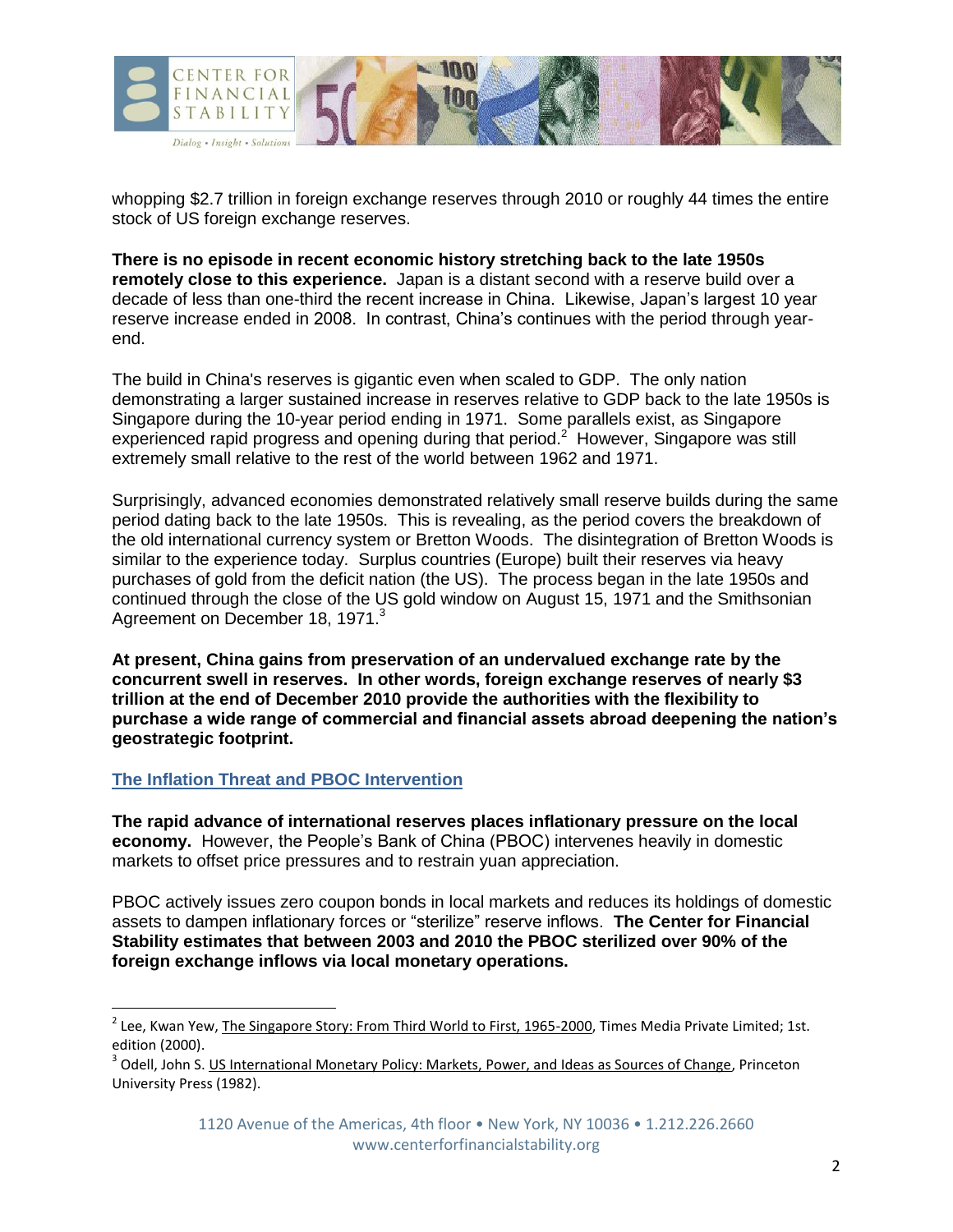

**We believe that inflation pressures are on the ascent in China and the present policy to sterilize inflows is reaching limits.** Although the Fed certainly deserves part of the blame for higher international commodity prices<sup>4</sup> - as President Hu suggests, inflationary pressures stemming from US monetary policy is a relatively late phenomenon. The Fed introduced Quantitative Easing (QE) or the plan to repurchase US Treasury obligations on March 18, 2009. 5 In contrast, China's excessive reserve builds began over a decade ago. Likewise, higher commodity prices are also due to the remarkable success of China and other Emerging economies boosting growth and demand for foodstuffs and raw materials.

**Unfortunately, the delay in permitting the exchange rate to adjust creates a challenge for PBOC in managing hot money inflows.** Hot money inflows (defined as excess reserves over trade) are largely speculative and designed to benefit from an expected appreciation of the yuan. Postponed currency adjustment simply boosts inflation and appreciation pressures, exacerbating the already strong inflows of hot money in addition to dollars flowing into the country from persistent trade surpluses.



**Figure 1. Hot Money Drives Inflation and Pressure on CNY**

## **The New International Monetary System**

l

**The "current international currency system" as described by President Hu is already changing. The US dollar is losing its luster and other currencies are gaining favor.** The decline in prominence of the US dollar is a function of lax US fiscal and monetary policy, advent of the euro, as well as the vast opportunities in Emerging Markets.

 $^4$  Goodman, Lawrence, "A Strategic Approach to QE: A Bad Trade" – Center for Financial Stability, December 9, 2010.

<sup>&</sup>lt;sup>5</sup> See "Financial Timeline" at <u>http://www.centerforfinancialstability.org/timeline.php</u>.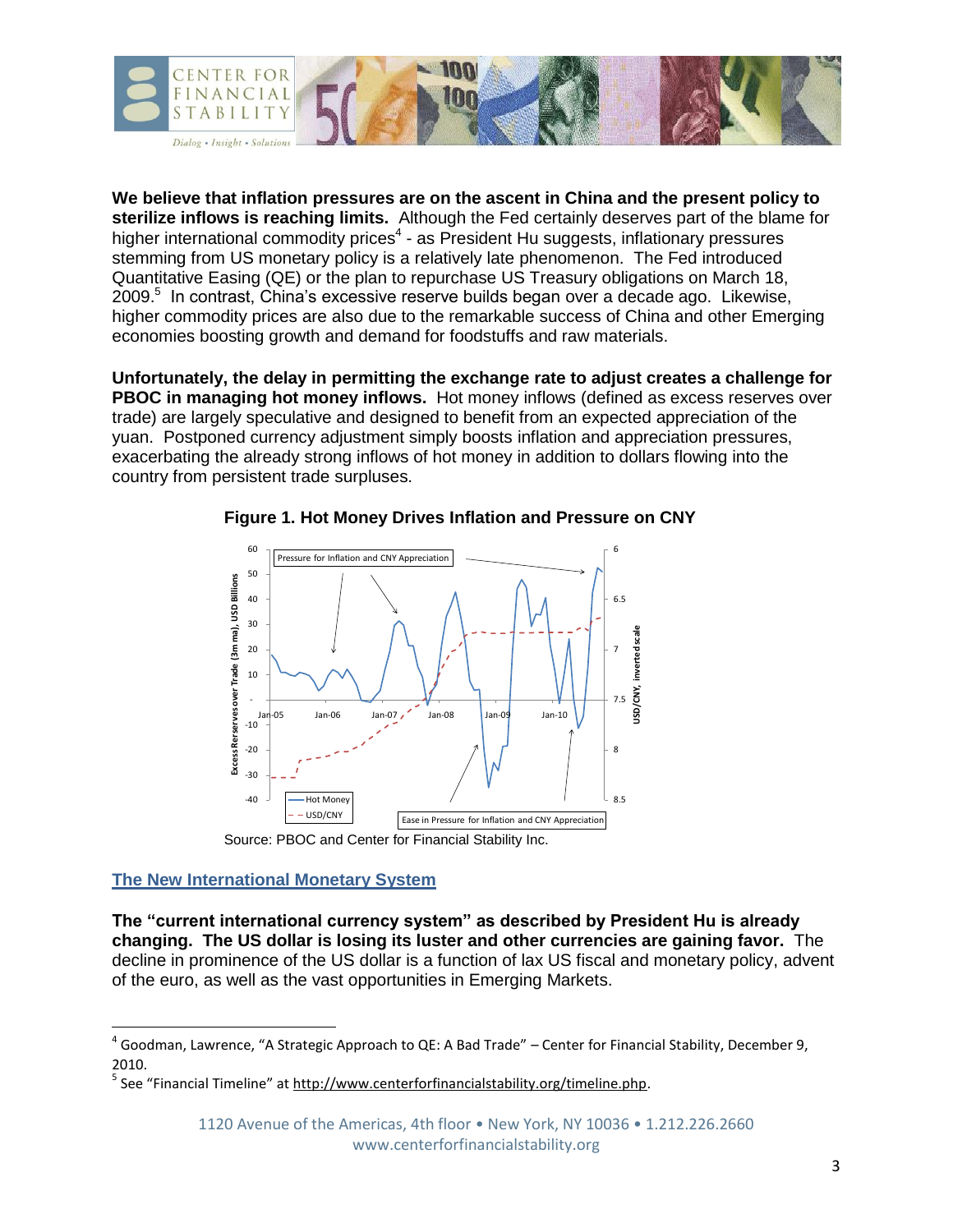

**The trajectory of central bank currency reserve holdings is highly supportive of the notion that the transition to a new international currency system is already well advanced.** For example, the US dollar accounted for 71.2% of central bank international reserve holdings in the first quarter of 1999. As of the latest available data from the IMF, the US dollar accounts for a less substantial 61.3% of central bank reserves (Q3 2010). An undisclosed grouping of "other" countries demonstrates an equally remarkable trend with a jump from 1.6% of all holdings to 4.0%. Most of this gain in "other currencies" corresponds with recent years as well as a pronounced deterioration in the US fiscal accounts and ease in monetary policy.



**Figure 2. Remarkable Shift in Central Bank Currency Holdings**

Source: International Monetary Fund (COFER) and Center for Financial Stability Inc.

#### **What does this mean?**

- **Market participants including central banks are already building the new international currency system.**
- **The new system is under severe strain, as evidenced by China's declining ability to manage domestic inflation and unending borrowing by the US government.**
- **If these macro policies remain seriously distorted, the new international currency system will be destined to fail. Market participants from speculators to central banks will identify weaknesses, seek to avoid losses, and shock the system.**

#### **Conclusion**

**President Hu's remarks are well timed and on target. However, are governments prepared to strengthen this new system?**